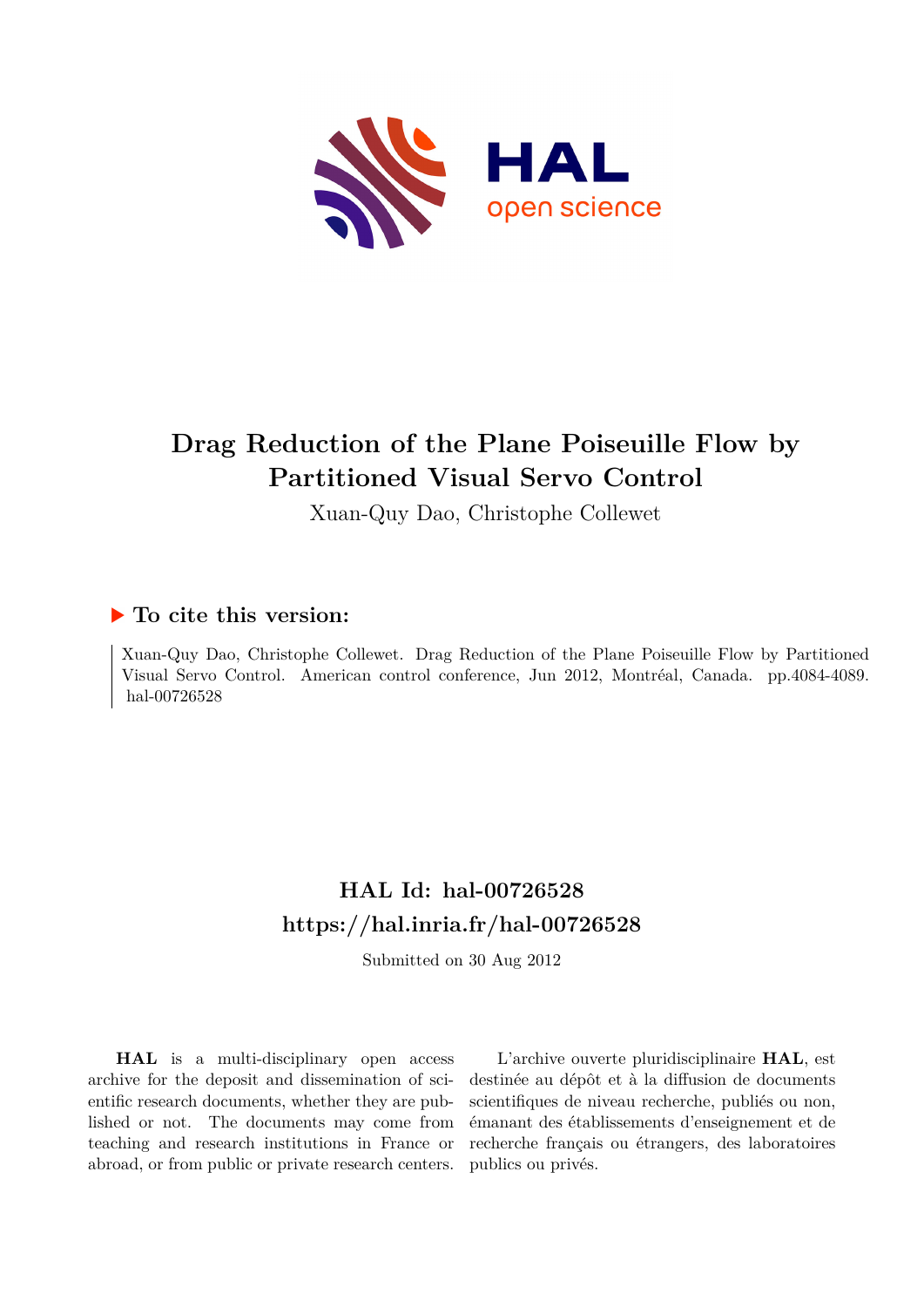# **Drag Reduction of the Plane Poiseuille Flow by Partitioned Visual Servo Control**

Xuan-Quy Dao and Christophe Collewet

*Abstract***— We present in this paper a way to minimize the drag of the 2D plane Poiseuille flow. To do that, as in our previous work [1], we use a vision-based approach to estimate the state of the flow. Since visual measurements are used, we propose to exploit visual servoing techniques to derive an efficient control law. Therefore, contrary to the literature concerning drag reduction, we also simultaneously minimize the kinetic energy density of the flow. That is of great importance since the controlled flow may become turbulent when this kinetic energy density is growing. To cope with this problem we propose to design a control law based on partitioned visual servo control. This approach has been first proposed in the robotics community by [2]. Simulations results validate our control scheme. We also compare our approaches with the most relevant ones.**

# I. INTRODUCTION

The goal of this paper is to show the benefit of using advanced visual servoing techniques [3] for fluid flow control. By controlling a flow we mean either to change its state to another state or to maintain its current state whatever external disturbances. This can be of great environmental and economical interests for industrial applications. For instance, fuel consumption of aircrafts can be highly reduced by decreasing the drag while enhancing the lift (up to 20 %, see [4]).

Flow control can be achieved in two different ways: passive or active control. Passive control provides a permanent action on a system. Most often it consists in optimizing shapes or in choosing suitable surfacing. Conversely, in active control an external energy is required to act on the system like, for example, techniques based on blowing and suction [5]. This approach can be seen as an optimal problem where one has to apply an optimal control law based on a certain cost (minimization of the drag, minimization of the actuators power, etc.) [6]. However, very often, only openloop control or even most often forcing is used [7]. Indeed, using a closed-loop control law requires sensors that have to be at the same time non-intrusive, accurate and adapted to the time and space scale of the phenomenon that we have to control. Unfortunately, such sensors are hardly available in the context of real control applications. The most commonly used measurement, obtained from Micro Electro Mechanical Systems (MEMS), is the shear stress at a limited set of measurement points [5]. Thereafter, an observer is required to estimate the state of the flow that will be used in the

control law. Indeed, the shear stress based LQG regulator is the standard effective approach for flow control [5], [6], [8].

In our previous paper [1] this estimation is obtained from visual measurements. More precisely, the optical flow [9] is computed and used to build an observer-free closed-loop control law as detailed later. Our approach has been revealed to be much more robust than the classical approaches [5], [6], [8]; it is no more concerned with the well known problem of initialization issue when an observer is used. It has also been shown to be highly robust to measurements noise since a large number of measurements is available. To compare our approach with the classical one we also used the LQG control law to control the flow. In this paper, since visual measurements have been used, we aim to fully exploit the capabilities of visual servoing techniques by designing a more efficient control law.

Visual servoing or visual servo control aims to control the motions of a robot by using data provided by a vision sensor [10]. It is now a well established technique in the robotics community. More precisely, to achieve a visual servoing task, a set of visual features  $s(t)$  is selected from the image of the scene being observed. A control law is then designed so that this set of visual features  $s(t)$  reaches a desired value s<sup>\*</sup> corresponding to a desired state of the system. The dynamic of the error vector  $e(t) = s(t) - s^*$  is then given by

$$
\dot{\mathbf{e}}(t) = \frac{\partial \mathbf{e}(t)}{\partial t} + \mathbf{L}_{\mathbf{e}}(t)\mathbf{u}(t),
$$
 (1)

where  $\mathbf{u}(t)$  is the system control inputs,  $\mathbf{L}_{e}(t)$  is the so-called interaction matrix [11] or the image jacobian that links the time variation of the visual features to the variation of the control signal acting on the system and  $\partial$ e(t)/ $\partial t$  expresses the variation of the error vector due to the free motion of the visual features. The control principle is of course to regulate the error vector e to zero. The control law is built from (1) using the knowledge or an approximation of the interaction matrix and an approximation of the free motion of the visual features. Visual servoing has shown impressive results in numerous complex contexts such as underwater, medical and aerial (helicopters, blimps) robotic as shown in [12].

The final goal of this paper is to reduce the skin friction drag. As already mentioned at the top of this introduction, reducing the drag is an important challenge. Drag reduction in turbulent boundary layers has been investigated in the recent years. An adjoint-based suboptimal control approach has been proposed in [13], a drag reduction of approximately 17% has been obtained. However this way to proceed leads

X-Q. Dao and C. Collewet are with INRIA Rennes Bretagne Atlantique, Fluminance team, Rennes, France. E-mail: firstname.name@inria.fr.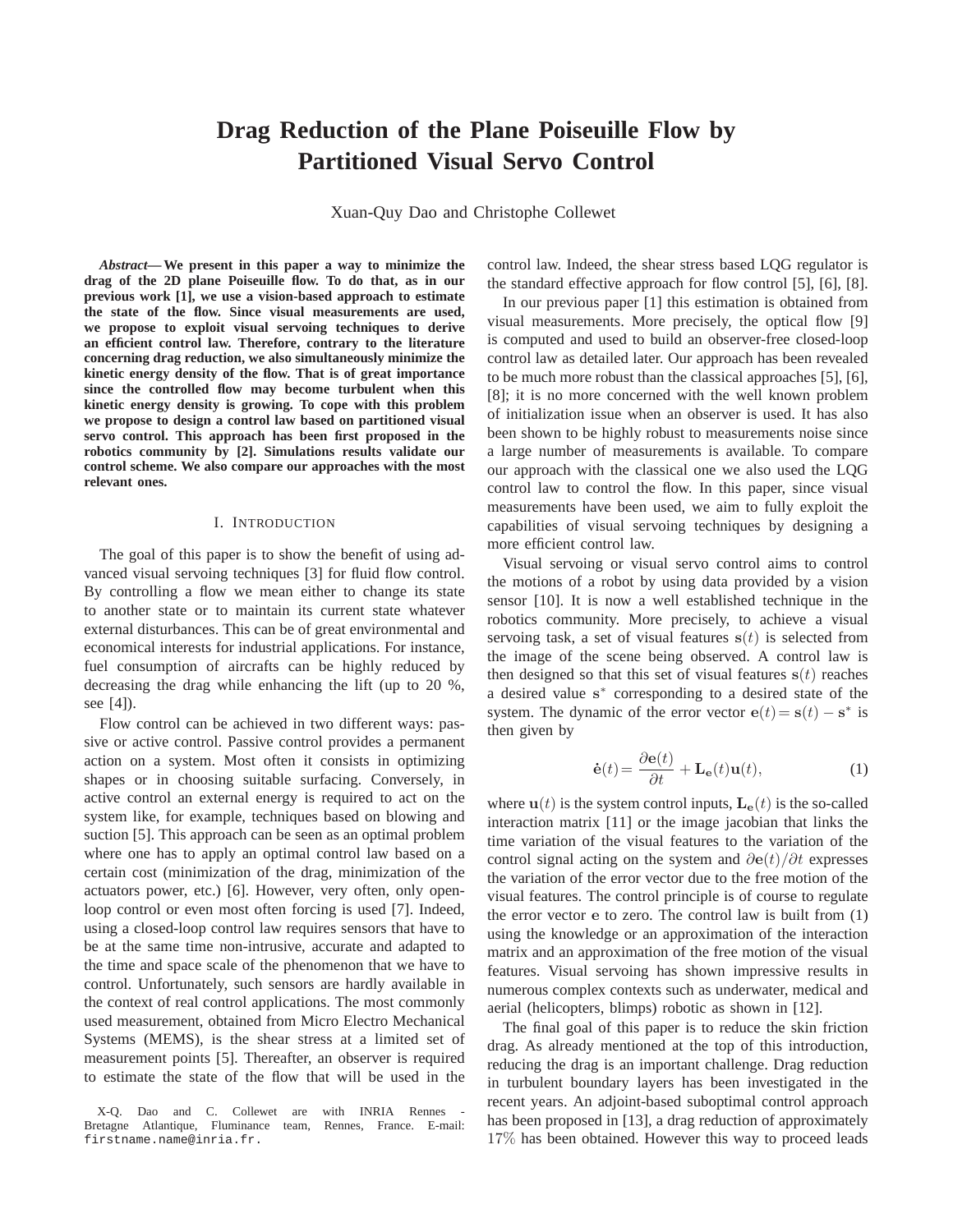to a very high computation cost, not compatible within a real time control scheme. Moreover, it is not possible to implement this approach in practice, see [14] for more details. More viable approaches has been proposed in [5], [15]–[17]. In [5], a simple proportional controller was used to suppress the wall shear stress leading consequently to a drag reduction, while in [15]–[17] a LQR approach has been used in which the cost function to minimize includes the drag. However, all these works does not account the kinetic energy density of the flow. This is yet an important issue since it is well known that if this density of energy is growing, transition of the controlled flow to turbulence is possible. That is why lots of papers focused on this problem (see e.g. [18], [19]).

The main contribution of this paper is to show that, by fully exploiting the controlled degrees of freedom, a control law can be derived to simultaneously reduce the drag and the kinetic energy density of the flow. We will validate this approach on the 2D plane Poiseuille flow (see a description of this flow in section II). Note that an interesting approach has been proposed in [20], in this work both a drag reduction and a reduction of the kinetic energy density have been obtained. However, tangential actuation has been used. This way to acts has been revealed to lead to lower controllability than wall normal actuation (see [21]). This is why, the more classical wall normal actuation is preferred in this paper as for example in [5], [6], [8], [15]–[17].

This paper is organized as follows: in Section II we first present some basics of the 2D plane Poiseuille controlled flow and the modeling model of some physical quantities that will be involved in the control law. The control scheme is detailed in Section III while in Section IV the simulation results are presented, we compare our approach with the most relevant ones.

# II. MODELING ISSUES FOR CONTROL DESIGN

In this section we first present some basics of the plane Poiseuille flow, then we introduce the control principle for this flow and present a reduced linearized model around the steady state. The modeling of skin friction drag and the kinetic energy density are next presented.

## *A. Basics of the plane Poiseuille flow*

Poiseuille flow is a flow in an infinite length channel due to a pressure gradient. Fig. 1 illustrates the steady state velocities profile of the plane Poiseuille flow in a streamwise period of the infinite length channel according to the conceptual model proposed in [5]. The  $x$  axis corresponds to the streamwise direction and the  $y$  axis to the wall normal direction. The non dimensionalized Navier-Stokes equation of this flow is given by

$$
\begin{cases}\n\frac{\partial \mathbf{V}}{\partial t} + (\nabla \mathbf{V})\mathbf{V} = -\nabla P + \frac{1}{R_e} \nabla^2 \mathbf{V} \\
\nabla \cdot \mathbf{V} = 0 \\
\mathbf{V}(x, y = \pm 1, t) = \mathbf{0}\n\end{cases}
$$
\n(2)



Fig. 1. Steady state velocities profile of the 2D plane Poiseuille flow:  $h_c$ is the channel half height,  $L_c$  is the flow streamwise period length and M is a point in the flow.

where  $P$  is the pressure;  $V$  is the flow velocity;  $V(x, y = \pm 1, t) = 0$  represents the no slip boundary condition;  $R_e$  is a dimensionless number called the Reynolds number;  $\nabla = (\frac{\partial}{\partial x}, \frac{\partial}{\partial y}, \frac{\partial}{\partial z})$  represents the gradient operator and  $\nabla^2$  the Laplacian.

Since the Poiseuille flow is simple, the analytical solution  $(V_{bx}, V_{by}, P_b)$  of (2) in the steady state case, i.e.  $\frac{d\mathbf{V}}{dt} = \frac{\partial \mathbf{V}}{\partial t} + \mathbf{V} \cdot \nabla \mathbf{V} = \mathbf{0}$ , can be found:

$$
(V_{bx}, V_{by}, P_b) = (1 - y^2, 0, -\frac{2}{R_e}x). \tag{3}
$$

This solution is illustrated in Fig. 1.

# *B. Boundary control of the Poiseuille flow*

The typical way to control the 2D plane flow Poiseuille is boundary control.

It consists in modifying the boundary conditions of the system (2) either only on the lower boundary  $y = -1$  [5], or on both the upper  $y = 1$  and lower  $y = -1$  boundaries [8]. Boundary control on the upper and the lower channels can be theoretically represented by functions  $\chi_u$  and  $\chi_l$  that allows mass conservation in the controlled system as pictured in Fig. 2.

Practically, fluidic devices (mean to inject and to suck fluid) like synthetic jet actuators can be used. Note those actuators are only one possible type of actuators for flow control since there are numerous other actuator control mechanisms such as plasma or other type which involves moving the domain boundary as described in [22].

## *C. Reduced linearized model of Poiseuille flow*

The modeling, required to derive the control law, consists first of all in linearizing the Navier-Stokes equation around the steady state solution (3). Then the continuous linearized model of this equation is first represented in the Fourier domain at a specific wavenumber  $\alpha_n = 2\pi/L_c$  containing the instability [23]:  $\mathbf{V}_p(x, y, t) = \mathbf{V}_p^n(y, t) e^{j \alpha_n}$ . Then the spectral representation  $V_p^n(y, t)$  is discretised in the y direction by using a number of M Gauss-Lobatto collocation points  $y_k = \cos((k-1)\pi/(M-1))$ ,  $1 \le k \le M$  leading to the following reduced linearized model (see [8] for all the details):

$$
\begin{cases} \dot{\mathbf{x}}^n(t) = \mathbf{A}^n \mathbf{x}^n(t) + \mathbf{B}^n \mathbf{u}(t) \\ \mathbf{x}^n(0) = \mathbf{x}^n_0 \end{cases}
$$
 (4)

where  $x^n(t)$  is the state vector of dimension M,  $A^n$  is the state matrix which dimensions are  $M \times M$ ,  $u(t)$  =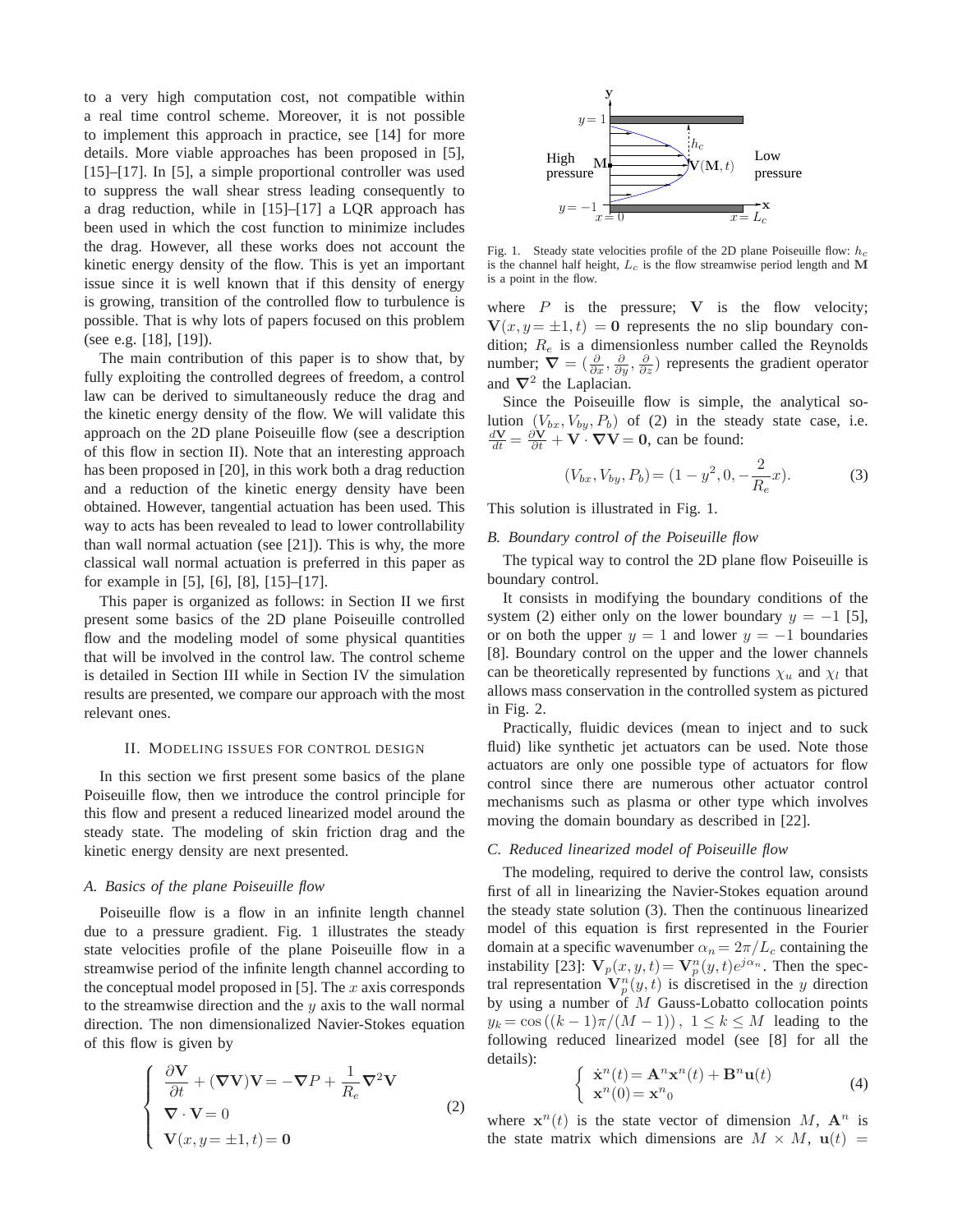

Fig. 2. Boundaries control of the plane Poiseuille flow.

 $(u<sub>u</sub>(t), u<sub>l</sub>(t))$  is the system input (i.e. blowing and suction actions at the channel boundaries),  $B<sup>n</sup>$  is the input matrix which dimensions are  $M \times 2$ . Recall that in our case (see [1]) the state vector is directly obtained from the computation of the optical flow through a visualization system as shown in Fig. 3. More precisely, optical flow is the apparent velocity vector field representing the motion of photometric pattern (pixels luminance) in successive image sequences. Optical flow techniques can be used to estimate instantaneous velocities of a fluid flow from any image sequences as detailed in [9].

In the case of Reynolds number  $Re = 10000$  and wavenumber  $\alpha_n = 1$ , the reduced linearized model of Poiseuille flow (4) is unstable as shown in [23]. Therefore, as in [5], [8], [6] we focus on the stabilization of the flow, i.e. maintaining the flow in the steady state, whatever the external perturbations. In this case the flow is initially in the steady state but in an unstable equilibrium, i.e. a small velocity pertubation value  $V_p(x, y, t)$  destabilizes the non-controlled fluid flow. This instability can be easy seen through the poles of the matrix  $A^n$ , a pole has a real part positive  $(\lambda = 0.00373967 \pm i0.23752649)$ . We will consider this case in the remainder of this paper. Note also that we will omit now the upperscript  $n$  involved in (4) for the sake of clarity.

# *D. Modeling of the skin friction drag*

The skin friction drag  $d(t)$  due to the perturbation is given by (see e.g. [20])

$$
d(t) = -\frac{\partial V_{px}(x, +1, t)}{\partial y} + \frac{\partial V_{px}(x, -1, t)}{\partial y} \tag{5}
$$

where  $V_{px}(x, +1, t)$  and  $V_{px}(x, -1, t)$  are the streamwise components of the perturbation velocity  $V_p(x, y, t)$ at the walls. Note that  $\partial \mathbf{V}_{px}(x, -1, z, t)/\partial y$  and  $\partial \mathbf{V}_{px}(x, +1, z, t) / \partial y$  are the components of the wall shear stress  $s(t)$  due to the perturbation:

$$
\mathbf{s}(t) = \begin{bmatrix} \frac{\partial V_{px}(x, +1, z, t)}{\partial y} \\ \frac{\partial V_{px}(x, -1, z, t)}{\partial y} \end{bmatrix}.
$$
 (6)

According to modeling process recalled in section II-C, it can be shown that  $s(t)$  writes simply as a linear function of the state through a matrix  $W$  [8]

$$
\mathbf{s}(t) = \mathbf{W}\mathbf{x}(t) \tag{7}
$$



Fig. 3. Visualization of the flow using a laser sheet which role is to enlighten the particles seeded in the fluid.

leading consequently from (5) to

$$
d(t) = \mathbf{D}^{\top} \mathbf{x}(t)
$$
 (8)

with  $\mathbf{D}^{\top} = \begin{bmatrix} -1 \\ +1 \end{bmatrix} \mathbf{W}$  where  $\mathbf{D}^{\top}$  denotes the conjugate transpose of D.

## *E. Modeling of the kinetic energy density*

The kinetic energy density of flow perturbation is given by

$$
\varepsilon(t) = \frac{1}{V_0} \int_{V_0} \frac{\left\| \mathbf{V}_P(x, y, t) \right\|^2}{2} dV_0 \tag{9}
$$

where  $V_0$  is the volume of a period of the domain under consideration. It is possible to obtain a weighting matrix Q exactly as in [19] such that the kinetic energy density reduces to

$$
\varepsilon(t) = \mathbf{x}(t)^\top \mathbf{Q} \mathbf{x}(t). \tag{10}
$$

All these physical quantities having been defined, the control law can now be derived.

### III. CONTROL OF THE 2D PLANE POISEUILLE FLOW

As mentioned in the introduction of this paper, our goal is to *simultaneously* minimize the drag and the kinetic energy density since the flow is in unstable state (see section II-C). To achieve this goal we propose to use the so-called partionned visual servo control [2]. It is a well known approach in the robotics community used to decouple the rotational motions from the translational ones. To do that, we first have to compute the interaction matrix  $L_d$  related to the drag.

# *A. Computation of the interaction matrix related to the drag*

This computation is straightforward. Indeed, according to definition of the interaction matrix [11], we have to express the total time variation of the drag

$$
\dot{d}(t) = \mathbf{L}_d \mathbf{u}(t) + \frac{\partial d(t)}{\partial t}.
$$
 (11)

 $L_d$  encodes the variation of the drag due to the actions, while  $\partial d(t)/\partial t$  expresses the variation of the drag due to the flow itself.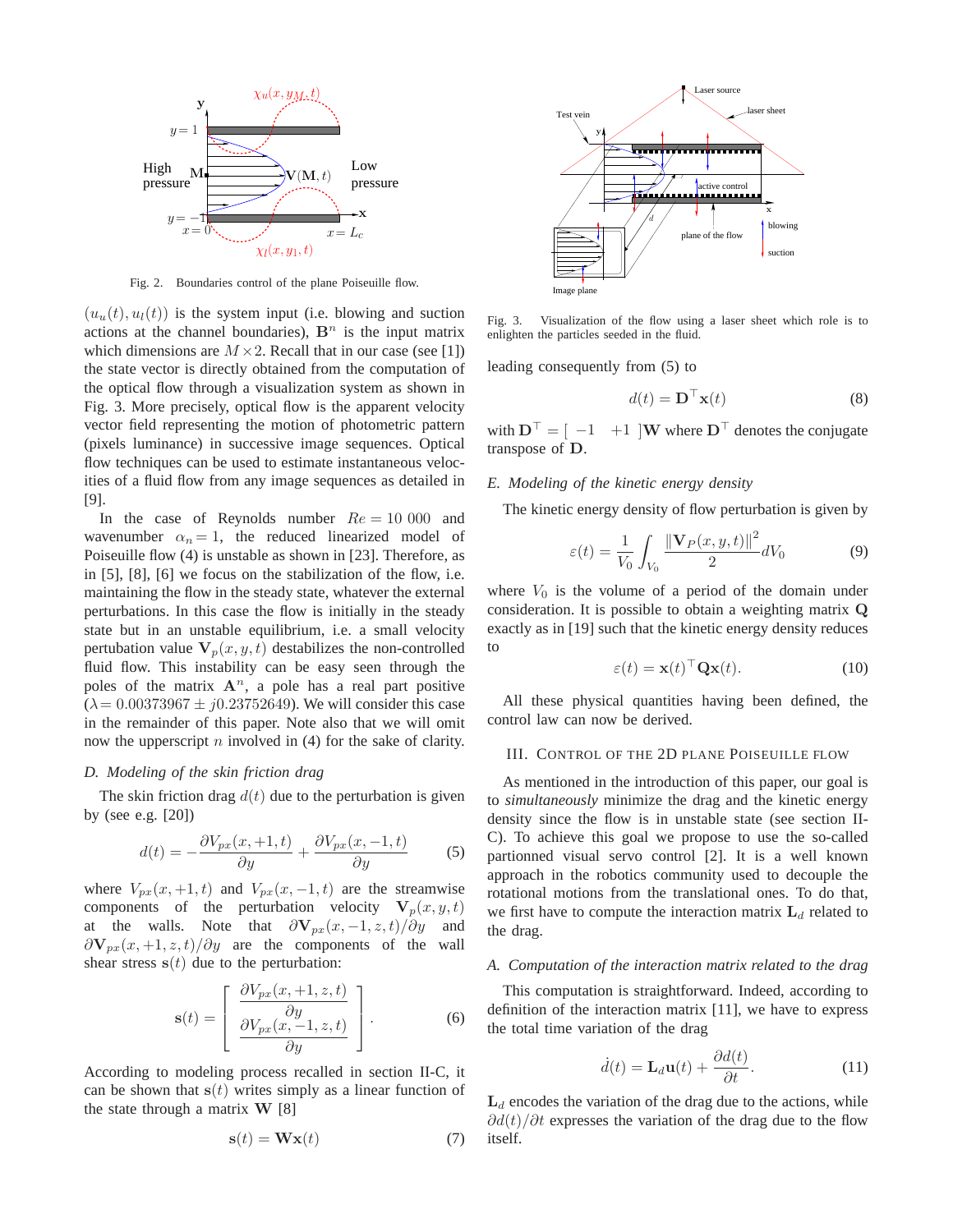This computation can be done by derivating (8) with respect to the time and next using (4). We obtain

$$
\begin{cases}\n\mathbf{L}_d = \mathbf{D}^\top \mathbf{B} \\
\frac{\partial d(t)}{\partial t} = \mathbf{D}^\top \mathbf{A} \mathbf{x}(t).\n\end{cases}
$$
\n(12)

Let us introduce the components of the interaction matrix related to the components of the input signal  $u(t)$  (see (4)).

$$
\mathbf{L}_d = (L_{du}, L_{dl}). \tag{13}
$$

This expression will be useful in the next section to introduce the partitioned visual servo control.

# *B. Design of the control law*

Partitioned visual servo control relies on the partition of the interaction matrix. From (13), the time variation of the drag (11) becomes

$$
\dot{d}(t) = L_{du} u_u(t) + L_{dl} u_l(t) + \frac{\partial d(t)}{\partial t}.
$$
 (14)

Since a decreasing of the drag is desired, we choose a particular behavior for the drag. An exponential decrease is imposed

$$
\dot{d}(t) = -\lambda d(t) \tag{15}
$$

where  $\lambda$  is a positive gain able to tune the decrease rate. Thereafter, from (14) and (15), we have

$$
-\lambda d(t) = L_{du} u_u(t) + L_{dl} u_l(t) + \frac{\partial d(t)}{\partial t}.
$$
 (16)

Any of the two components of  $u(t)$  can be used to reduce the drag, we arbitrary choose  $u_l(t)$ . We thus have

$$
u_l(t) = -\frac{1}{L_{dl}} \left( \lambda d(t) + L_{du} u_u(t) + \frac{\partial d(t)}{\partial t} \right).
$$
 (17)

Since the lower boundary control law  $u_l(t)$  is known if the upper boundary control law  $u<sub>u</sub>(t)$  is known, the next step is to express  $u<sub>u</sub>(t)$ .

In order to minimize the kinetic energy density (10) and the energy consumption of actuators, a LQR control scheme over an infinite time horizon is used by considering the following cost function

$$
J = \int_0^\infty \left( \mathbf{x}^\top(t) \mathbf{Q} \mathbf{x}(t) + r u_u^2(t) \right) dt.
$$
 (18)

This can be done by expressing the time variation of the state vector with respect to the control signal  $u<sub>u</sub>$ . To do that, we first rewrite (17) from (12) to exhibit the state vector

$$
u_l(t) = -\frac{1}{L_{dl}} \left( \left( \lambda \mathbf{D}^\top + \mathbf{D}^\top \mathbf{A} \right) \mathbf{x}(t) + L_{du} u_u(t) \right) \tag{19}
$$

that we have to plug in (4) leading to

$$
\dot{\mathbf{x}}(t) = \mathbf{A}_1 \mathbf{x}(t) + \mathbf{B}_1 u_u(t) \tag{20}
$$

where we have introduced the following matrices  $A_1$  =  $\mathbf{A} - \frac{B_l}{L_{dl}} (\lambda \mathbf{D}^\top + \mathbf{D}^\top \mathbf{A})$  and  $\mathbf{B}_1 = \mathbf{B}_u - \frac{L_{du}}{L_{dl}} \mathbf{B}_l$  with  $\mathbf{B} = (\mathbf{B}_u, \mathbf{B}_l)$ . Note that  $L_{dl}$  is always non null.

Thereafter, it becomes straightforward to compute the LQR gain k involved in the optimal control  $u_u = -\mathbf{k}^\top \mathbf{x}(t)$ 

by considering (20) and solving the algebraic Ricatti equation.

Note that here, contrary to the works involved in flow control, we have fully exploited the controlled degrees of freedom.

The next section is dedicated to the study of the behavior of the closed loop system when measurement noise is considered.

*C. Behavior of the closed loop system in presence of measurement noise*

Of course, when measurement noise occurs, the main problem is the stability analysis of (20). In that case, the upper control signal becomes

$$
\hat{u}_u = -\mathbf{k}^\top \hat{\mathbf{x}}(t). \tag{21}
$$

However, it has been shown in [1] that in our vision-based approach the state estimation writes as

$$
\hat{\mathbf{x}}(t) = \mathbf{x}(t) + \frac{1}{N_x} \mathbf{e}_x(t)
$$
\n(22)

where  $N_x$  is the number of pixels of the camera in the streamwise direction of the flow and  $e_x(t)$  is related to the measurements noise (see [1] for more details). It is clear from (22), that the larger the value of  $N_x$  the closer  $\hat{\mathbf{x}}(t)$  is from  $x(t)$ . Consequently, from (21), (20) becomes

$$
\dot{\mathbf{x}}(t) = (\mathbf{A}_1 - \mathbf{B}_1 \mathbf{k}^\top) \mathbf{x}(t) - \mathbf{B}_1 \mathbf{k} \delta(t) \tag{23}
$$

where the estimation error  $\delta(t) = \hat{\mathbf{x}}(t) - \mathbf{x}(t)$  has been introduced. When  $N_x$  is large enough (it is always the case in practice), the estimation error tends toward 0, and, consequently the closed loop system (23) writes as

$$
\dot{\mathbf{x}}(t) = (\mathbf{A}_1 - \mathbf{B}_1 \mathbf{k}^\top) \mathbf{x}(t)
$$
 (24)

which is stable.

The other issue concerns the drag. Indeed, we have to verify that it is still a decreasing function. To do that, we exam (14) by considering  $\hat{u}_u, \hat{u}_l$  and  $\partial \hat{d}(t)/\partial t$ . From (19), we have

$$
\hat{u}_l(t) = -\frac{1}{L_{dl}} \left( \left( \lambda \mathbf{D}^\top + \mathbf{D}^\top \mathbf{A} \right) \hat{\mathbf{x}}(t) + L_{du} \hat{u}_u(t) \right) \quad (25)
$$

that writes simply in function of  $x(t)$  by considering (21) and (22)

$$
\hat{u}_l(t) = -\frac{1}{L_{dl}} \left( \lambda \mathbf{D}^\top + \mathbf{D}^\top \mathbf{A} - L_{du} \mathbf{k}^\top \right) \left( \mathbf{x}(t) + \frac{1}{N_x} \mathbf{e}_x(t) \right).
$$
\n(26)

The last step is the computation of  $\frac{\partial \hat{d}(t)}{\partial t}$ , it can be easy done from (12) and (22). All computations done, (14) becomes

$$
\dot{d}(t) = -\lambda d(t) - \frac{\lambda \mathbf{D}^{\top} + \mathbf{D}^{\top} \mathbf{A}}{N_x} \mathbf{e}_x(t).
$$
 (27)

Here again, since  $N_x$  is a large value, we can consider than the drag follows the desired behavior  $\dot{d}(t) = -\lambda d(t)$ .

These results will be validated in the next section.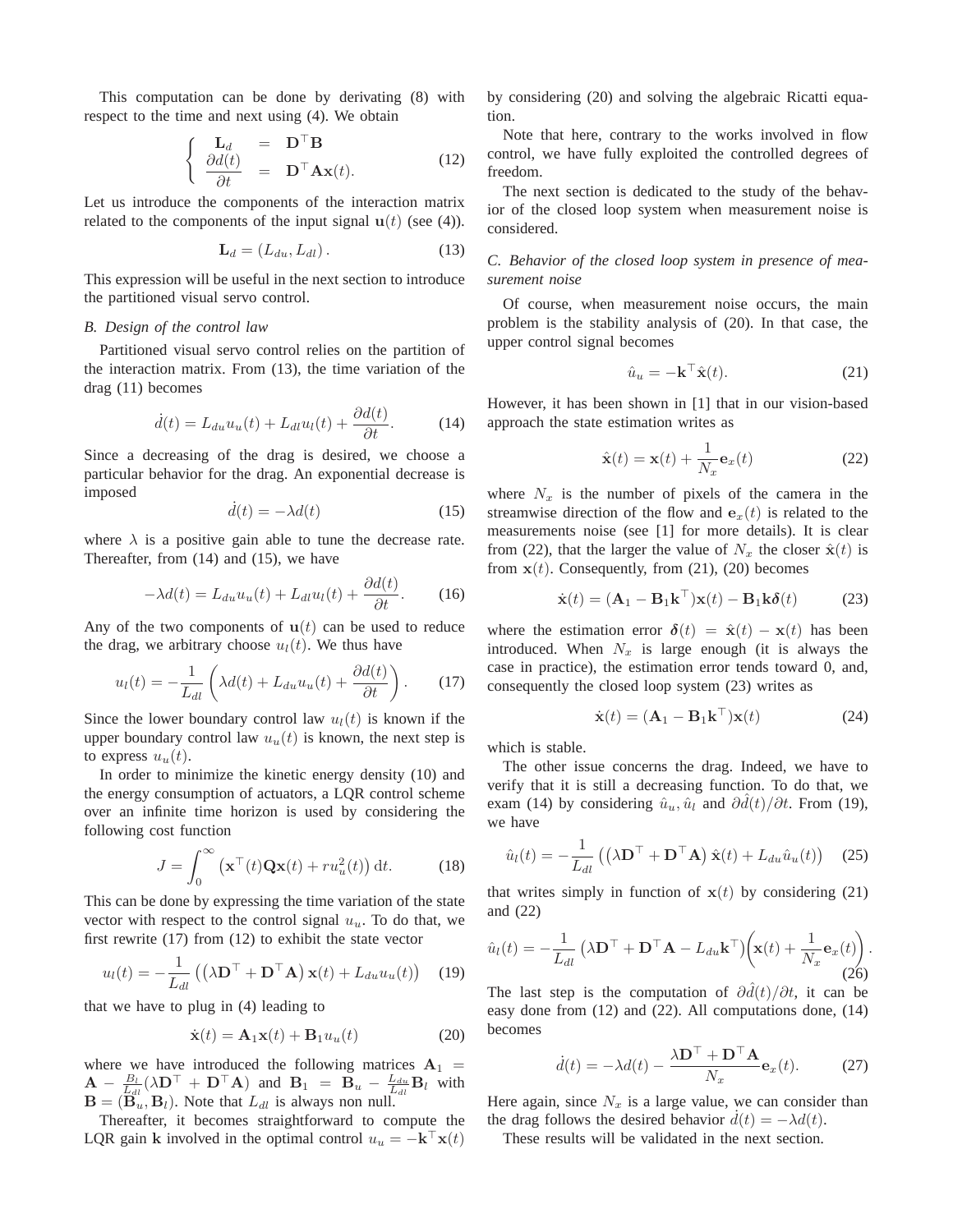

Fig. 4. Velocity field vs time. (a) due to an initial perturbation the flow becomes turbulent; (b) first iteration of the control law; (c) and (d) intermediate state of the controlled flow; (e) the flow becomes laminar; (f) the control law converged, the flow is laminar in an unstable state.

#### IV. SIMULATION RESULTS

The simulation results are based on the code provided in [21]. As in [5], [8], [6], we consider  $R_e = 10000$  and a channel length  $L_c = 4\pi$  (see Fig. 1). The scalar r involved in (18) has been set to 2.5 while  $\lambda$ , involved in the desired behavior of the drag, has been set to 0.5. The dimension of the state vector M has been set to 40.

First, we present on Fig. 4 the behavior of the velocity field during the servoing. The flow is first not controlled and becomes thus turbulent due to the presence of a temporal perturbation and because its unstable state. After the application of the input signal, the flow tends towards a laminar behavior but, of course, still in an unstable state.

We compare our approach with the most relevant ones, that is [5], [17], [19]; [15], [16] are similar in mind than [17]. We respectively denote these approaches  $P$ ,  $LQR_2$  and  $LQR_1$ , we denote ours by  $PVS$ . Let us briefly describe these works. In [5], a proportional output feedback control is used, the output is the wall shear stress. Therefore, vanishing the shear stress also vanishes the drag. In this approach the kinetic energy density is not considered. In [19] the kinetic energy density is minimized by using a LQR approach. The matrix Q involved in (10) is used in the cost function to minimize. Note that is an indirect way to minimize the drag since the drag vanishes when the kinetic energy density does. Finally, in [17], the wall shear stress is minimized also through a LQR approach.

Note that we cannot exactly compared our approach with these works since none of them simultaneously minimizes the drag and the kinetic energy density. The results are



Fig. 5. Comparison of the different approaches  $(x \text{ axis in second})$ . (a) drag vs time; (b) kinetic energy density vs time.

depicted on Fig. 5. More precisely, Fig. 5a depicts the behavior of the drag versus time while Fig. 5b depicts the behavior of the kinetic energy density versus time. As expected, our approach provides better results than the other approaches. A nice decreasing of the drag and the kinetic energy density are observed. The  $LQR_1$  approach leads also to a nice minimization of the kinetic energy density but the (indirect) minimization of the drag is not satisfactory. Both methods based on the minimization of the shear stress  $(P)$ and  $LQR_2$ ) lead to a worse behavior than  $PVS$  and  $LQR_1$ . Note also that, except for our approach, the decreasing of the drag towards zero is very low.

However, the input signal provides both by the  $P$  and  $LQR_2$  methods are very low in contrast to the PVS and  $LQR_1$  approaches (see Fig. 6). Therefore, by tuning the matrix **R** involved in the  $LQR_2$  approach or the gain for the P approach better results could be expected. Unfortunately, it is not the case as proved by the results depicted on Fig. 7. In particular, oscillations occur in the kinetic energy density (Fig. 7b).

Fig. 8 describes the variation of the kinetic energy density for various choices of  $\lambda$ , as can be seen this kinetic energy density does not depend, in practice, on this value. That means that the way the drag is reduced does not influence the way the kinetic energy density is reduced.

The next simulation concerns the behavior of the system when noisy measurement are considered. The results are depicted on Fig. 9, with or without noise. Respectively the drag, the kinetic energy density and the norm of the input signal are represented on Fig. 9a, Fig. 9b and Fig. 9c. A Gaussian noise with a standard deviation of 0.3 has been added to the velocity fields. The number of pixels  $N_x$  has been set to 2048. As can be seen, despite this very low value, very good results are obtained. In particular, the convergence of the control law is ensured, as well as the decrease of the drag. Note that, contrary to our vision-based estimation scheme, all the works previously described are very sensitive to measurement noise. The control law may be diverged (see [1] for more details).

# V. CONCLUSION

We have shown in this paper that partitioned visual servo control is an efficient way to simultaneously minimize the drag and the kinetic energy density contrary to the existing methods. Moreover, we have shown that in practice, the way the drag is reduced does not influence the way the kinetic energy density is reduced. In addition, we have proved that